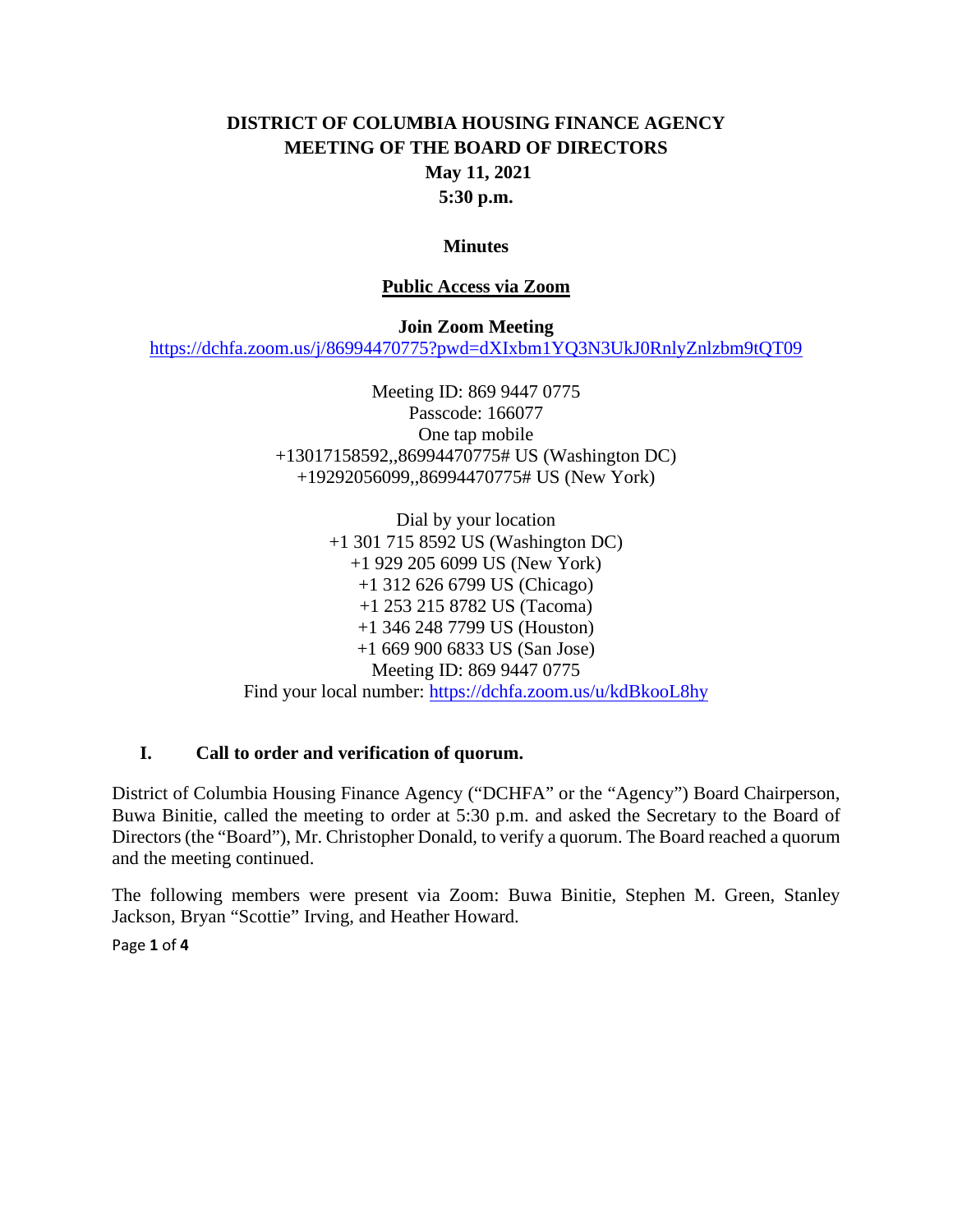# **II. Approval of Minutes from the April 27, 2021 Board Meeting.**

A motion was made to approve the minutes from the April 27, 2021 Board meeting by Mr. Irving. The motion was properly seconded by Ms. Howard.

Mr. Donald took a voice vote. The motion passed by a chorus of ayes.

# **III. Vote to close meeting to discuss SOME North Capitol.**

Pursuant to the District of Columbia Administrative Procedure Act, the Chairperson of the Board of Directors called a vote to close the meeting in order to discuss, establish, or instruct the public body's staff or negotiating agents concerning the position to be taken in negotiating SOME North Capitol. An open meeting would adversely affect matters related to the Agency. (D.C. Code §2- 575(b)(2)).

Mr. Binitie called for a motion to close the meeting. Mr. Irving made a motion to close the meeting. The motion was properly seconded by Ms. Howard. The motion passed by a chorus of ayes.

The meeting was closed at 5:33 p.m. and re-opened at 5:38 p.m.

### **IV. Consideration of DCHFA Eligibility Resolution No. 2021-09 for SOME North Capitol.**

Mr. Rodney Dew, Senior Multifamily Loan Analyst, Multifamily Neighborhood Lending & Investments ("MLNI"), presented the transaction to the Board. The MLNI underwriting staff requests an inducement approval from the Agency's Board for the issuance of tax-exempt bonds in an amount not to exceed \$42,000,000 to finance a portion of the costs to rehabilitate 136 units at SOME North Capitol Apartments (the "Development" or the "Property" or "Project").

SOME, Inc. ("So Others Might Eat" or "SOME") owns four adjacent lots in NoMa at 1509, 1511, 1513, and 1519 North Capitol Street NE, on which they plan to develop new construction of a 14 storey building housing 139 efficiency units for single adults: 75 units at or below 30% Area Median Income ("AMI"), 61 units at or below 50% AMI, which will still serve extremely lowincome target population, and three resident-staff units.

The Project originated partly from SOME's goal to create 1,000 units of affordable housing and in response to the city's goal to end homelessness. Recent zoning changes created the opportunity for higher density, therefore allowing SOME to develop 139 affordable units to balance the

Page **2** of **4**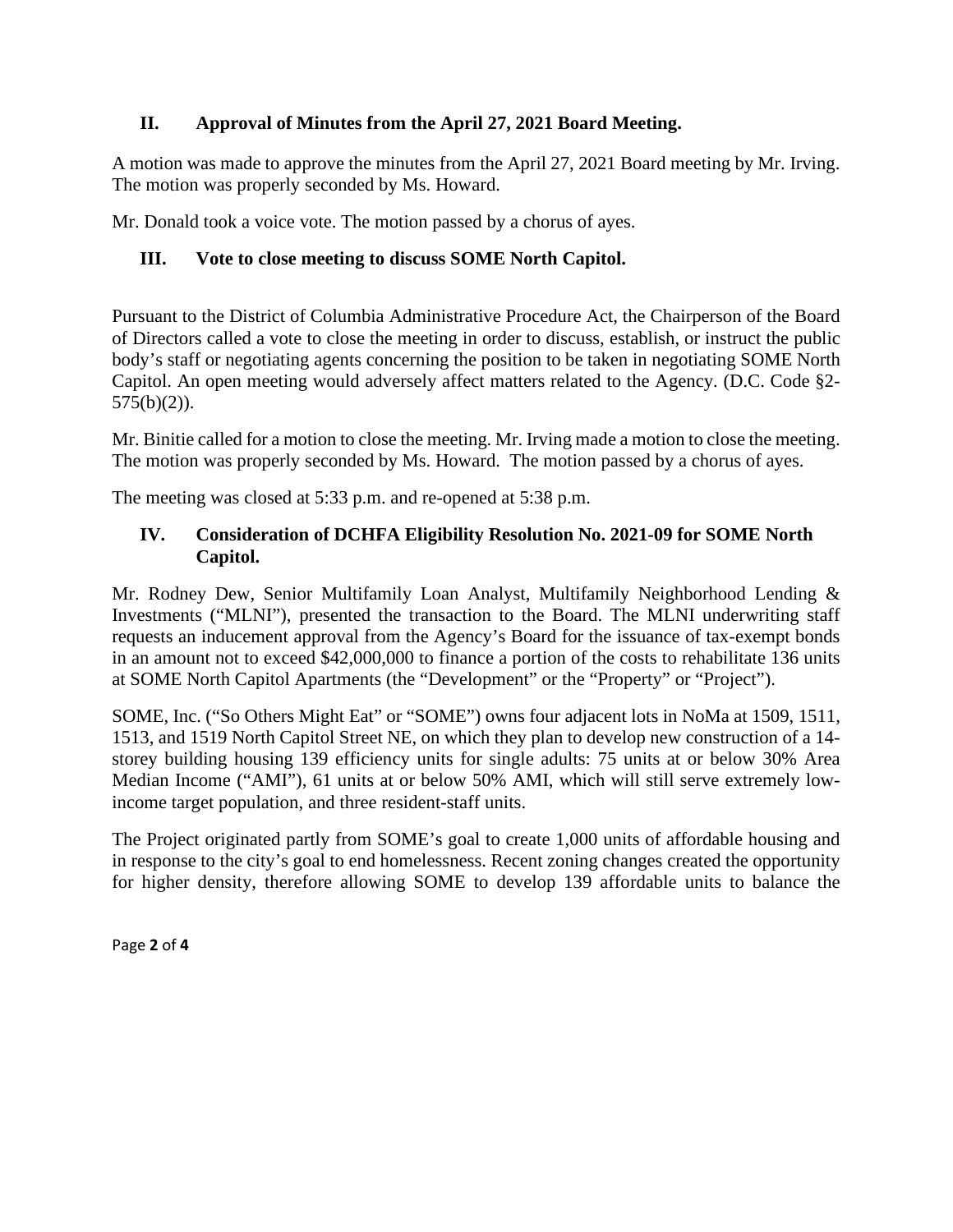gentrification and displacement in the area due to rapid development in the increasingly unaffordable NoMa neighborhood.

SOME program staff will provide comprehensive supportive services to help residents identify their needs and goals and connect them with services that SOME provides onsite or nearby including financial planning, employment support, medical, dental, behavioral health services, substance abuse recovery programs, and other vocational and educational programming. SOME operates its dining room facility and administrative offices just a few blocks from the Project. For nearly 50 years, the organization has had strong ties to community stakeholders and residents.

The capital stack for the Development will consist of permanent financing in the approximate amount of \$17.5MM as a two-tranch Freddie TEL Senior Mortgage, a \$19.2MM DC Department of Housing and Community Development ("DHCD") Housing Production Trust Fund ("HPTF") loan, \$5MM in a sponsor loan, \$771,000 in a Community Development Block Grant ("CDBG") loan, a \$420,000 DC Department of Behavioral Health grant, a \$25,000 DC Sustainable Energy Utility grant, \$19.9MM in low income housing tax credit, or ("LIHTC") Equity, and a \$3MM Deferred Developer Fee. The total development cost is \$66,718,636 (\$490,578/unit), inclusive of acquisition debt repayment, hard and soft costs, developer and financing fees, reserves, and escrows.

Building amenities will include a computer lab, bicycle parking, classroom, fitness room, and shared laundry rooms on each floor. A large community room with full kitchen, social room, and shared lounges will provide ample space for resident socialization and recreation. The building's penthouse level will be dedicated to additional social space for residents and will include a lounge, dining room with kitchen, and roof deck.

The remaining members of the development team consist of Clark Construction as General Contractor, Eric Colbert & Associates as Architect, and SOME Inc. as Property Manager.

Mr. Dew concluded the presentation and opened the floor for questions. Mr. Bobvala Tengen, and Ms. Julia M. Morton from SOME, Inc. joined the meeting.

Mr. Jackson asked Mr. Tengen about the distinction between the onsite services and services provided offsite. Mr. Tengen responded stating the onsite services consist of case management, certified addiction counseling, nutritionists, financial advisors, and group counselors. Mr. Tengen also noted that there will also be a penthouse with a full kitchen for cooking lessons and offsite there are health services provided at The Conway Center and at the main SOME location. Mr. Irving inquired about the costs for the services discussed. Mr. Tengen responded stating that the resident services are not included in the operating budget, the revenue services budget is

Page **3** of **4**